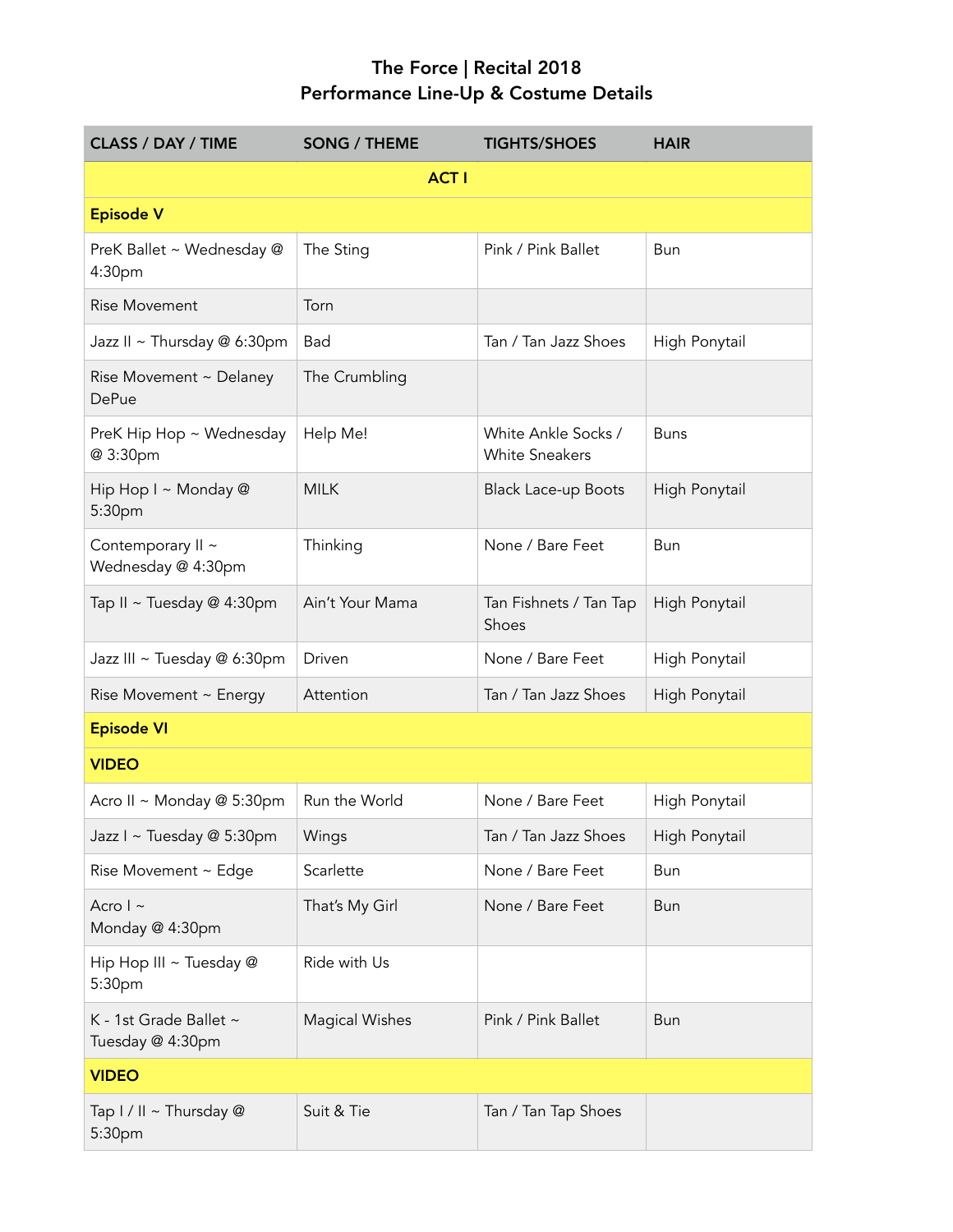| <b>CLASS / DAY / TIME</b>                                                                | <b>SONG / THEME</b>             | <b>TIGHTS/SHOES</b>                          | <b>HAIR</b>                                                               |
|------------------------------------------------------------------------------------------|---------------------------------|----------------------------------------------|---------------------------------------------------------------------------|
| Rise Movement ~ Nicole<br>Terry                                                          | Think of You                    |                                              |                                                                           |
| <b>VIDEO</b>                                                                             |                                 |                                              |                                                                           |
| Primary Ballet I ~ Tuesday @<br>4:30pm                                                   | Le Can Can                      | Pink / Pink Ballet                           | Bun                                                                       |
| PreK - K Ballet/Jazz ~<br>Thursday @ 4:30pm                                              | Thank You for Being a<br>Friend | Tan / Tan Jazz Shoes                         | <b>Bun</b>                                                                |
| Ballet III & Pointe ~<br>Wednesday @ 6:30pm                                              | Dance of Life                   | None / Pink Ballet                           | Bun                                                                       |
| Ballet I ~ Tuesday @ 5:30pm                                                              | Cosmic Love                     | Pink / Pink Ballet                           | <b>Bun</b>                                                                |
| K - 1st Grade Hip Hop ~<br>Monday @ 4:30pm                                               | Ice Cream Paint Job             | White Ankle Socks /<br><b>White Sneakers</b> | High Ponytail                                                             |
| Acro I ~ Tuesday @ 3:30pm                                                                | Spice Up Your Life              | None / Bare Feet                             | <b>Bun</b>                                                                |
| <b>Rise Movement</b>                                                                     | Let It Go                       | None / Bare Feet                             | High Ponytail                                                             |
|                                                                                          | <b>INTERMISSION</b>             |                                              |                                                                           |
|                                                                                          | <b>ACT II</b>                   |                                              |                                                                           |
| <b>Episode VII</b>                                                                       |                                 |                                              |                                                                           |
| Improv ~ Thursday @<br>5:30pm                                                            | The Upside Down                 | <b>TBD</b>                                   |                                                                           |
| <b>VIDEO</b>                                                                             |                                 |                                              |                                                                           |
| BOYS Hip Hop ~ Thursday<br>@ 5:30pm                                                      | Saber the Swag                  | <b>Brown Shoes</b>                           |                                                                           |
| Rise Movement ~ Finley<br>Smith                                                          | Resolution                      |                                              |                                                                           |
| Hip Hop II ~ Tuesday @<br>6:30pm                                                         | Snapback Swag Click             | <b>Black Lace-up Boots</b>                   | High Ponytail                                                             |
| Rise Movement ~ Emerge                                                                   | Phantom of the Mind             | None / Bare Feet                             | <b>Bun</b>                                                                |
| Hip Hop II (Mr. Nate) & Hip<br>Hop II/III (Ms. Bria) ~<br>Monday @ 6:30pm                | Battle at the Schoolyard        | <b>Black Lace-up Boots</b>                   | Mr. Nate's Class ~<br>High Ponytail / Ms.<br>Bria's Class ~ Two<br>braids |
| Ballet II ~ Wednesday @<br>5:30pm & Ballet II/III Pre-<br>Pointe ~ Wednesday @<br>6:30pm | Take Flight                     |                                              | Bun                                                                       |
| <b>Episode VIII</b>                                                                      |                                 |                                              |                                                                           |